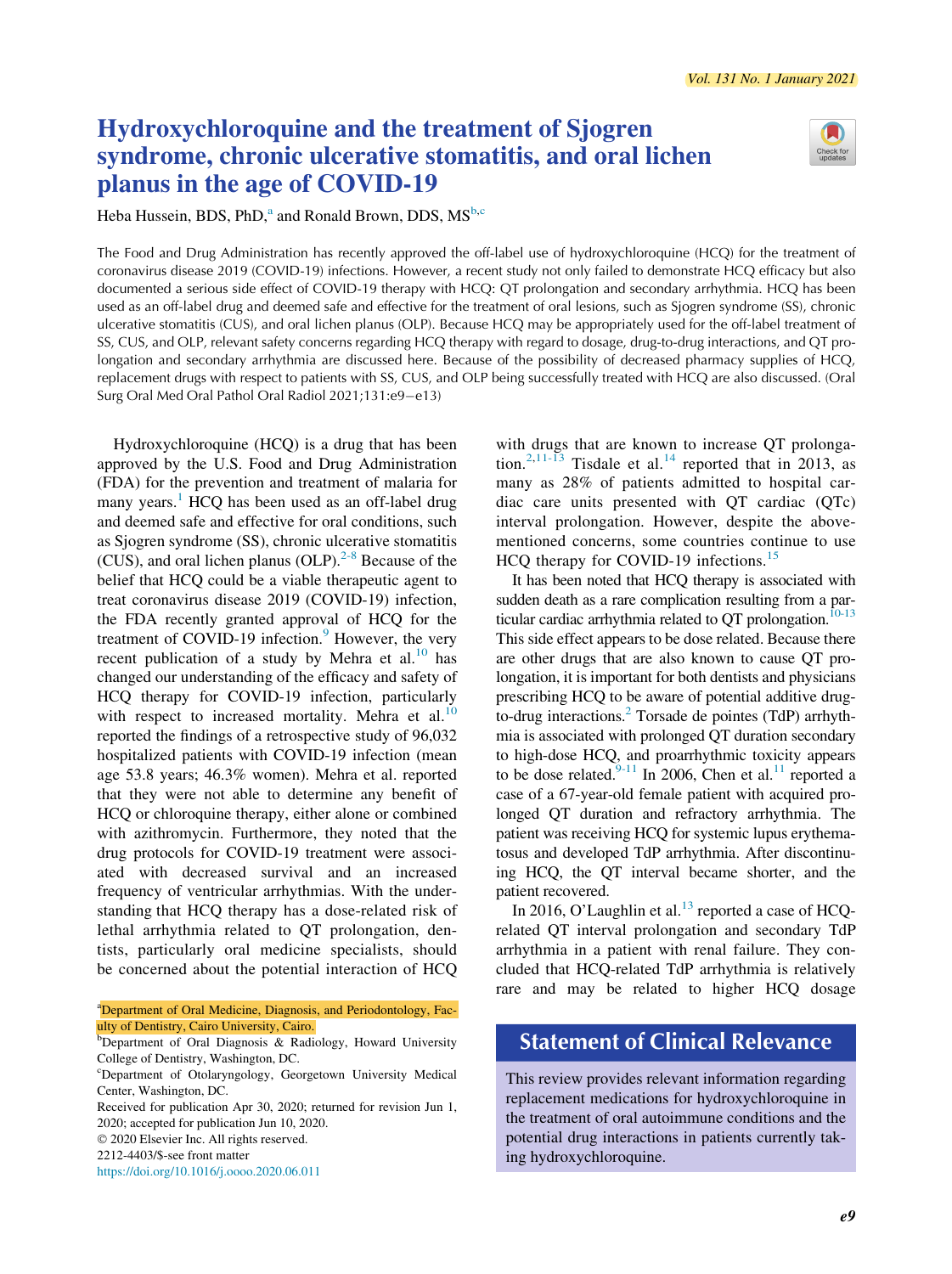e10 Hussein and R. Brown **Figure 2021** *Brown* January 2021

regimens. In 2018, McGhie et al. $16$  reported potential conduction abnormalities on electrocardiography secondary to antimalarial drug therapy. With respect to the treatment of 453 patients, they reported approximately 16% with conduction disorders and concluded that an association existed between cumulative antimalarial dose above a particular median dose and structural electrocardiography abnormalities. In contrast, Sharma et al. $^{17}$  $^{17}$  $^{17}$  evaluated 1266 patients with rheumatoid arthritis and reported that of the 547 patients treated with HCQ and 719 patients treated without HCQ, HCQ therapy in patients with rheumatoid arthritis resulted in a 72% decrease in the risk of cardiovascular disease incidents.

Long QT syndrome (LQTS) is a unique cardiovascular condition that results in dysfunctional cardiac ion channels. Because of a long repolarization phase of the ventricle, the QT interval increases. Increased QT duration leads to progression to TdP, ventricular fibrillation, and sudden death. Precipitating factors with respect to LQTS include emotional stress, load noise, physical activity, and certain medications that influence  $QT$  duration.<sup>18</sup>

There are several questions related to HCQ and oral medicine: (1) What are the secondary drugs to consider as replacement drugs when patients with SS, CUS, or OLP who are successfully managed with HCQ are unable to fill their HCQ prescriptions because of low pharmacy supplies? (2) What are the potential drug interactions between HCQ and dentist- and physicianprescribed systemic drugs?

#### REPLACEMENT DRUGS

Replacement therapeutic strategies include immunosuppressant and steroid-sparing drug therapies. With respect to drug therapy for SS, replacement drugs for HCQ would be limited to systemic drugs. Systemic steroid therapeutic drugs include prednisone, prednisolone, mycophenolate mofetil, and dexamethasone. Azathioprine can be used as an immuno suppressant steroidsparing therapeutic. Topical steroid therapeutic drugs include fluocinonide, triamcinolone, clobetasol, betamethasone, and rinses, such as dexamethasone and cyclosporine rinses. Topical immunosuppressant therapeutic drugs include tacrolimus and pimecrolimus. Injectable steroid therapeutic drugs include triamcinolone and betamethasone. Other alternative therapeutics include topical retinoid therapy and low-level laser therapy.<sup>[19-27](#page-4-1)</sup>

## FACTORS ASSOCIATED WITH INCREASED RISK OF DRUG-INDUCED EXCESSIVE QT PROLONGATION AND/OR TDP

The major issue with respect to dental patients taking HCQ is drug-to-drug interactions with concerns regarding arrhythmogenic potential, specifically the TdP arrhythmia, which is potentially lethal. In 1997, the

drug terfenadine (a histamine  $1$ -blocking nonsedating antihistamine) was taken off the market because of fatal arrhythmias caused when used in combination with other drugs and specifically with some drugs, such as ketoconazole and erythromycin, used in dental therapy. These dental drugs were thought to mainly cause competitive inhibition drug-to-drug interaction to slow down the 3 A4 cytochrome P450 elimination pathway, resulting in increased serum values of the problematic drug terfenadine.<sup>[28-30](#page-4-2)</sup>

In 2009 and 2016, Cubeddu<sup>31[,32](#page-4-4)</sup> reviewed the mechanisms and clinical significance of drug-induced QT abnormalities with lethal arrhythmias. His report included certain drug categories, such as antibiotics, antiprotozoals, antifungals, antineoplastics, prokinetics, 5 HT3-receptor antagonists, antihistamines, 5-HT1 D agonists, antipsychotics, antidepressants, opioids, and drugs with cardiac and vascular effects. Of these categories, antibiotics, antifungals, antidepressants, and opioids are used in dentistry. Specific drugs prescribed by dentists that have documented drug-induced QT prolongation potential include erythromycin, clarithromycin, azithromycin, $33-35$  ketoconazole, itraconazole, fluconazole, miconazole, posaconazole, voriconazole, desipra-mine, imipramine, doxepin, and methadone.<sup>[34](#page-4-6)</sup>

Azithromycin is a unique macrolide antibiotic in that it does not have the problematic elimination pathway used by other macrolides, resulting in its improved safety. $36$  However, azithromycin has been demonstrated to be proarrhythmic similar to other macrolides. $33-35$  In a retrospective study, Choi et al. $34$ reported that azithromycin use increased the risk of QT prolongation, particularly in older adults.

Fiets et al. $37$  evaluated QT prolongation with erythromycin use and determined that erythromycin at a dose of 200 mg twice daily significantly prolonged QT dura-tion. Ebert et al.<sup>[38](#page-4-9)</sup> Drici et al.,<sup>39</sup> and Arya<sup>[40](#page-4-11)</sup> reported that erythromycin and clarithromycin created a greater risk with respect to LQTS in women.

Erythromycin, clarithromycin, ketoconazole, miconazole, and itraconazole are all known to interfere by competitive inhibition of the cytochrome  $P450-3$  A4 elimination pathway. These drugs when prescribed concomitantly with drugs that prolong the QT duration and share the same elimination pathway would tend to increase serum values of other drugs that prolong QT duration and, thus, increase the likelihood of TdP arrhythmia and death.<sup>[37-40](#page-4-8)</sup>

Tett et al. $41$  reported that the elimination half-life of HCQ was approximately 44 days after intravenous administration. McChesney et al. $42$  reported that the elimination/detoxification pathway for HCQ occurred after degradation of HCQ into a secondary amine—either desethyl chloroquine or desethyl hydroxychloroquine or into a primary amine (4'-aldehyde), and, last, the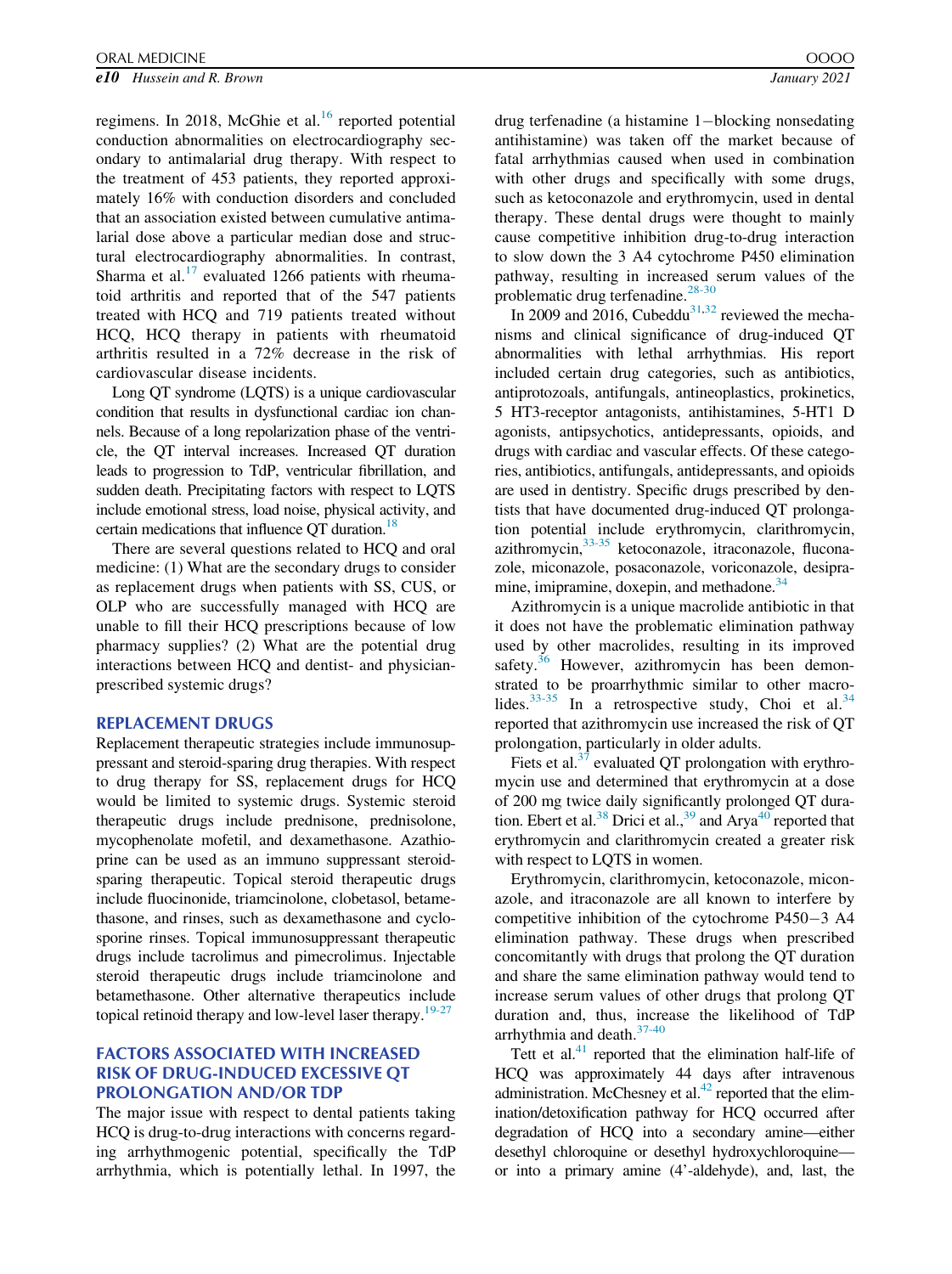4'-carboxy derivative. It is noted HCQ is not eliminated through the cytochrome  $P450-3$  A4 elimination pathway.<sup>[41](#page-4-12)[,42](#page-4-13)</sup>

The report by Karp and  $\text{Moss}^{43}$  $\text{Moss}^{43}$  $\text{Moss}^{43}$  regarding dental treatment of patients with long QT syndrome did not mention HCQ. Furthermore, HCQ would not be recommended for patients with an existing diagnosis of prolonged QT duration, those with a history of syncope and/or seizures, or those with a family history of long QT syndrome, syncope, seizures, or sudden cardiac death. Also, Karp and  $Moss^{43}$  $Moss^{43}$  $Moss^{43}$  listed a number of other drugs, which they noted are drugs used in dentistry and which are associated with inducing QT prolongation; these drugs included several not noted by Cubeddu, such as dolasetron, droperidol, chloral hydrate, haloperidol, albuterol, amiodarone, epinephrine, ephedrine, metaproterenol, and cocaine. Chloral hydrate is not currently used, and use of epinephrine in local anesthesia in patients with prolonged QT duration certainly is a matter of debate. The other drugs are not currently used in dentistry. Karp and  $Moss^{43}$  referenced Ackerman et al.,  $44$ who evaluated patients who received epinephrine infusions, rather than intramuscular injections, which have considerably different kinetics. Furthermore, using 2 to 3 cartridges of epinephrine local anesthetic formulations appears to be safe and effective for patients with medically complex conditions, including cardiac disease. Physicians use an epinephrine concentration of 1:1000 and are unfamiliar with the 1:100,000 concentration typically used in dentistry. Epinephrine definitely has  $\beta_1$ effects that result in increased heart rate; however, it also is important with respect to pain control, and lack of pain control tends to result in increased endogenous production of norepinephrine, which is more problematic with respect to both heart rate and blood pres-sure.<sup>28[,45-48](#page-4-16)</sup> In 2006, Karp and Moss<sup>43</sup> defended their recommendations regarding epinephrine risks with respect to LQTS by stating, "Epinephrine-containing local anesthetics have never been shown to be safe and effective for patients with LQTS." However, in 2007, Wynn<sup>[49](#page-4-17)</sup> reported that articaine 4% with 1:200,000 epinephrine was deemed safe and effective in dental patients with LQTS.

<span id="page-2-0"></span>In 2009, Rochford and Seldin<sup>[18](#page-4-0)</sup> reviewed the management of a dental patient with LQTS. They recommended consulting with the patient's physician and making every effort to reduce stress and anxiety. Those authors suggested that atropine should be avoided in dental patients with LQTS. They also discouraged the use of epinephrine within local anesthetic formulations for patients with LQTS (although there is disagreement on this issue).[45-49](#page-4-16) With respect to the treatment for TdP arrhythmia, Rochford and Seldin<sup>18</sup> advocated immediate intravenous bolus of magnesium sulfate at 30 mg/kg over a 2- to 3-minute period, followed by an infusion of 2 to 4 mg of magnesium sulfate per minute. They concluded that treating dental patients with LQTS requires understanding of the seriousness of LQTS and the elimination of precipitating factors that could elicit TdP arrhythmia. They suggested that dental treatment for these patients should be provided in a hospital setting.

Snitker et al. $50$  defined QTc (QT interval corrected for heart rate) as prolonged when it is 450 ms or greater. They evaluated a cohort of 3252 patients with chronic renal insufficiency with at least 1 assessment with electrocardiography. They evaluated QT-prolonging medications used in 100 or greater visits  $(n = 16,451$  visits) along with diuretics and proton pump inhibitors for QT interval prolongation. Six drugs—fluoxetine, citalopram, escitalopram, venlafaxine, hydroxyzine, and amiodarone—were shown to be associated with QTc prolongation as a continuous variable. The same 6 drugs were associated with an increased odds ratio ( $QTc \geq 450$  ms) except venlafaxine. Nortriptyline was associated with QTc shortening rather than prolongation but was not associated with a lower odds ratio of QTc greater or equal to 450 milliseconds. They evaluated selective serotonin reuptake inhibitors, such as sertraline, fluoxetine, citalopram, paroxetine, and escitalopram; other antidepressants, such as amitriptyline, trazodone, venlafaxine, nortriptyline, and mirtazapine; and central nervous system drugs, such as hydroxyzine and quetiapine. None of the proton pump inhibitors demonstrated QT prolongation, and other drugs, such as diphenhydramine, famotidine, metoclopramide, quinine, cilostazol, and tolterodine, also were evaluated as negative for QT prolongation.

[Table I](#page-2-0) illustrates potential drug-to-drug interactions between HCQ and drugs used by oral medicine specialists in the treatment of oral conditions. [Table II](#page-3-10) provides a list of physician-prescribed drugs that are noted to increase the risk of TdP arrhythmia. To our knowledge, there are no known incidences of HCQ-induced arrhythmias with respect to treatments for oral autoimmune conditions. With respect to low-dose HCQ prophylactic

Table I. Drug classes used in dentistry with torsade de pointes (TdP) potential

| r = ====== ( = == ) r = ==                     |                                                                                       |  |
|------------------------------------------------|---------------------------------------------------------------------------------------|--|
| Drug class                                     | Drugs names                                                                           |  |
| Antibiotics (macrolides)                       | Erythromycin, clarithromy-<br>cin, azithromycin                                       |  |
| Antifungals                                    | Ketoconazole, itraconazole,<br>fluconazole, miconazole,<br>posaconazole, voriconazole |  |
| Antidepressants (tricyclic<br>antidepressants) | Desipramine, imipramine,<br>doxepin                                                   |  |
| Opioids                                        | Methadone                                                                             |  |

Adapted from Cubeddu.<sup>31,32</sup>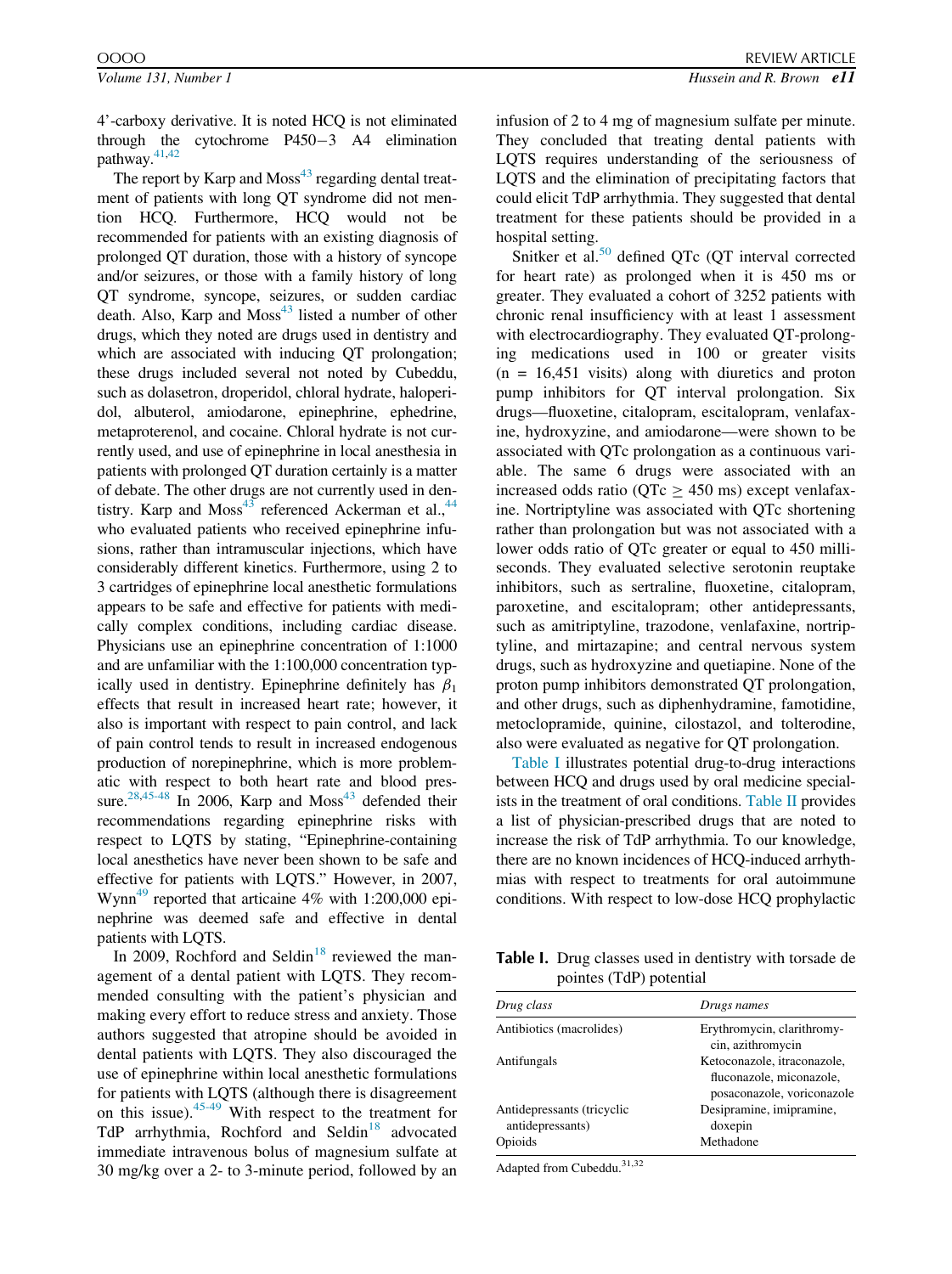<span id="page-3-10"></span>

|            |  |  | <b>Table II.</b> QT prolongation drugs most used by |  |  |
|------------|--|--|-----------------------------------------------------|--|--|
| physicians |  |  |                                                     |  |  |

<span id="page-3-1"></span><span id="page-3-0"></span>

| Drug           | Drug class                      |
|----------------|---------------------------------|
| Albuterol      | Inhaled $\beta_2$ agonist       |
| Amiodarone     | Antiarrhythmic                  |
| Azithromycin   | Antibiotic                      |
| Citalopram     | SSRI                            |
| Clarithromycin | Antibiotic                      |
| Cocaine        | CNS stimulant; local anesthetic |
| Desipramine    | <b>TCA</b>                      |
| Dolasetron     | Antiemetic                      |
| Doxepin        | Antidepressant                  |
| Droperidol     | Antiemetic/Tranquilizer         |
| Ephedrine      | Nonselective adrenergic agonist |
| Erythromycin   | Antibiotic                      |
| Escitalopram   | SSRI                            |
| Fluconazole    | Antifungal                      |
| Fluoxetine     | <b>SSRI</b>                     |
| Haloperidol    | Antipsychotic                   |
| Hydroxyzine    | Histamine-1 $(H_1)$ antagonist  |
| Imipramine     | <b>TCA</b>                      |
| Itraconazole   | Antifungal                      |
| Ketoconazole   | Antifungal                      |
| Metaproterenol | <b>Bronchodilator</b>           |
| Methadone      | Opioid                          |
| Miconazole     | Antifungal                      |
| Posaconazole   | Antifungal                      |
| Venlafaxine    | <b>SSNRI</b>                    |
| Voriconazole   | Antifungal                      |

<span id="page-3-2"></span>CNS, central nervous system; SSNRI, selective serotonin and norepinephrine reuptake inhibitor; SSRI, selective serotonin reuptake inhibitor; TCA, tricyclic antidepressant.

<span id="page-3-4"></span><span id="page-3-3"></span>therapy for malaria and HCQ therapy for rheumatoid conditions, HCQ-induced arrhythmia as a side effect is a rare event[.51](#page-4-19) We understand that as a result of the use of relatively low-dosage regimens in the treatment of oral autoimmune conditions, secondary HCQ-related arrhythmia is avoided. However, clinicians need to perform a risk assessment regarding such potential QT prolongation with respect to HCQ administration and additive drug-to-drug interactions. Also, it is necessary for clinicians employing HCQ therapy to alert patients regarding conjunctivitis as a potential side effect. $52,53$  $52,53$  $52,53$ Communication with patients' physicians is particularly helpful with regard to changes in prescription medica-tions and ocular concerns.<sup>[54](#page-4-22)</sup>

### <span id="page-3-7"></span><span id="page-3-5"></span>**CONCLUSIONS**

<span id="page-3-9"></span><span id="page-3-8"></span><span id="page-3-6"></span>We noted that with the present decrease in the availability of HCQ, it may be necessary for treating dentists to consider alternative medications to replace this agent. HCQ is a relatively safe drug when used at appropriate therapeutic dosage levels for malaria prophylaxis and in the treatment rheumatologic conditions. However, at increased dosage levels and with drug-to-drug interactions with other drugs known to cause increased QT prolongation, its proarrhythmic toxicity may be enhanced. Thus, it is important for dentists to understand the toxicity of HCQ used in the treatment of dental diseases.

#### **REFERENCES**

- 1. [Plantone D, Koudriaviseya T. Current and future use of chloroquine](http://refhub.elsevier.com/S2212-4403(20)31070-1/sbref0001) [and hydroxychloroquine in infectious, immune, neoplastic, and neuro](http://refhub.elsevier.com/S2212-4403(20)31070-1/sbref0001)[logical diseases: a mini-review.](http://refhub.elsevier.com/S2212-4403(20)31070-1/sbref0001) Clin Drug Investig. 2018;38:653-671.
- 2. [Brown R. Hydroxychloroquine and "off-label" utilization in the](http://refhub.elsevier.com/S2212-4403(20)31070-1/sbref0002) treatment of oral conditions. [Oral Surg Oral Med Oral Pathol](http://refhub.elsevier.com/S2212-4403(20)31070-1/sbref0002) Oral Radiol[. 2020;129\(6\):643-644.](http://refhub.elsevier.com/S2212-4403(20)31070-1/sbref0002)
- 3. [Islam MN, Cohen DM, Ojha J, Stewart CM, Katz J, Bhattachar](http://refhub.elsevier.com/S2212-4403(20)31070-1/sbref0003)[yya I. Chronic ulcerative stomatitis: diagnostic and management](http://refhub.elsevier.com/S2212-4403(20)31070-1/sbref0003) [challenges—four new cases and review literature.](http://refhub.elsevier.com/S2212-4403(20)31070-1/sbref0003) Oral Surg [Oral Med Oral Pathol Oral Radiol Endod](http://refhub.elsevier.com/S2212-4403(20)31070-1/sbref0003). 2007;104:194-203.
- 4. [Fourie J, van Heerden WF, McEachen SC, van Zyl A. Chronic ulcer](http://refhub.elsevier.com/S2212-4403(20)31070-1/sbref0004)[ative stomatitis: a distinct clinical entity.](http://refhub.elsevier.com/S2212-4403(20)31070-1/sbref0004) SADJ. 2011;66:119-121.
- 5. [Yeshurun A, Bergman R, Bathish N, Khamaysi Z. Hydroxy](http://refhub.elsevier.com/S2212-4403(20)31070-1/sbref0005)[chloroquine sulphate therapy of erosive oral lichen planus.](http://refhub.elsevier.com/S2212-4403(20)31070-1/sbref0005) Aus[tralas J Dermatol](http://refhub.elsevier.com/S2212-4403(20)31070-1/sbref0005). 2019;60:e109.
- 6. [Cankaya H, Alp](http://refhub.elsevier.com/S2212-4403(20)31070-1/sbref0006)ö[z E, Karabulut G, G](http://refhub.elsevier.com/S2212-4403(20)31070-1/sbref0006)üneri P, Boyacioglu H, [Kabasakal Y. Effects of hydroxychloroquine on salivary flow](http://refhub.elsevier.com/S2212-4403(20)31070-1/sbref0006) [rates and oral complaints of Sjogren patients: a prospective sam](http://refhub.elsevier.com/S2212-4403(20)31070-1/sbref0006)ple study. [Oral Surg Oral Med Oral Pathol Oral Radiol Endod](http://refhub.elsevier.com/S2212-4403(20)31070-1/sbref0006). [2010;110:62-67.](http://refhub.elsevier.com/S2212-4403(20)31070-1/sbref0006)
- 7. [Vivino FB, Carsons SE, Foulka G, et al. New Treatment guidelines](http://refhub.elsevier.com/S2212-4403(20)31070-1/sbref0007) [for Sjogren'](http://refhub.elsevier.com/S2212-4403(20)31070-1/sbref0007)s disease. [Rheum Dis Clin North Am](http://refhub.elsevier.com/S2212-4403(20)31070-1/sbref0007). 2016;42:531-551.
- 8. [Manzo C, Pollio N, Natale M. Sweet's syndrome following ther](http://refhub.elsevier.com/S2212-4403(20)31070-1/sbref0008)[apy with hydroxychloroquine in a patient with primary Sjogren's](http://refhub.elsevier.com/S2212-4403(20)31070-1/sbref0008) syndrome. [Medicines \(Basel\)](http://refhub.elsevier.com/S2212-4403(20)31070-1/sbref0008). 2019;6:111.
- 9. Kim AHJ. FDA approves hydroxychloroquine new drug application to address COVID-19 related shortage. FDA News. April 7, 2020. Available at: [https://www.healio.com/rheumatology/](https://www.healio.com/rheumatology/lupus/news/online/%7Ba34fd607-0241-49d2-b57f-885d79ab94ca%7D/fda-approves-hydroxychloroquine-new-drug-application-to-address-covid-19-related-shortage) [lupus/news/online/%7Ba34fd607-0241-49d2-b57f-885d79ab94](https://www.healio.com/rheumatology/lupus/news/online/%7Ba34fd607-0241-49d2-b57f-885d79ab94ca%7D/fda-approves-hydroxychloroquine-new-drug-application-to-address-covid-19-related-shortage) [ca%7D/fda-approves-hydroxychloroquine-new-drug-applica](https://www.healio.com/rheumatology/lupus/news/online/%7Ba34fd607-0241-49d2-b57f-885d79ab94ca%7D/fda-approves-hydroxychloroquine-new-drug-application-to-address-covid-19-related-shortage) [tion-to-address-covid-19-related-shortage](https://www.healio.com/rheumatology/lupus/news/online/%7Ba34fd607-0241-49d2-b57f-885d79ab94ca%7D/fda-approves-hydroxychloroquine-new-drug-application-to-address-covid-19-related-shortage). Accessed April 13, 2020.
- 10. Mehra MR, Desai SS, Fuschitzka F, Patel AN. Hydroxychloroquine or chloroquine with or without a macrolide for treatment of COVID-19: a multinational registry analysis. Lancet. doi:[10.1016/S0140-6736\(20\)31180-6](https://doi.org/10.1016/S0140-6736(20)31180-6), accessed June 25, 2020. (retracteded on June 25, 2020).
- 11. [Chen CY, Wang FL, Lin CC. Chronic hydroxychloroquine use](http://refhub.elsevier.com/S2212-4403(20)31070-1/sbref0010) [associated with QT prolongation and refractory ventricular](http://refhub.elsevier.com/S2212-4403(20)31070-1/sbref0010) arrhythmia. [Clin Toxicol \(Phila\)](http://refhub.elsevier.com/S2212-4403(20)31070-1/sbref0010). 2006;44:173-175.
- 12. [Chatre C, Roubille F, Vernhet H, Jorgensen C, Pers YM. Cardiac](http://refhub.elsevier.com/S2212-4403(20)31070-1/sbref0011) [complications attributed to chloroquine and hydroxychloroquine:](http://refhub.elsevier.com/S2212-4403(20)31070-1/sbref0011) [a systematic review of the literature.](http://refhub.elsevier.com/S2212-4403(20)31070-1/sbref0011) Drug Saf. 2018;41:919-931.
- 13. [O'Laughlin JP, Mehta PH, Wong BC. Life threatening severe QTc](http://refhub.elsevier.com/S2212-4403(20)31070-1/sbref0012) [prolongation in patient with systemic lupus erythematosus due to](http://refhub.elsevier.com/S2212-4403(20)31070-1/sbref0012) hydroxychloroquine. Case Rep Cardiol[. 2016;2016:4626279.](http://refhub.elsevier.com/S2212-4403(20)31070-1/sbref0012)
- 14. [Tisdale JE, Jaynes HA, Kingery JR, et al. Development and valida](http://refhub.elsevier.com/S2212-4403(20)31070-1/sbref0013)[tion of a risk score to predict QT interval prolongation in hospital](http://refhub.elsevier.com/S2212-4403(20)31070-1/sbref0013)ized patients. [Circ Cardiovasc Qual Outcomes](http://refhub.elsevier.com/S2212-4403(20)31070-1/sbref0013). 2013;6:479-487.
- 15. Soylu R. Hydroxychloroquine: Turkey insists on using drug despite WHO concerns. Middle East Eye. 2020. 5-36-Available at: [https://](https://www.middleeasteye.net/news/hydroxychloroquine-coronavirus-turkey-lancet-study-who-trial) [www.middleeasteye.net/news/hydroxychloroquine-coronavirus-tur](https://www.middleeasteye.net/news/hydroxychloroquine-coronavirus-turkey-lancet-study-who-trial)[key-lancet-study-who-trial](https://www.middleeasteye.net/news/hydroxychloroquine-coronavirus-turkey-lancet-study-who-trial) (Accessed 5-30-2020).
- 16. [McGhie TK, Harvey P, Su J, Anderson N, Tomilson G, Touma Z.](http://refhub.elsevier.com/S2212-4403(20)31070-1/sbref0015) [Electrocardiograph abnormalities related to anti-malarials in systemic](http://refhub.elsevier.com/S2212-4403(20)31070-1/sbref0015) [lupus erythematosus.](http://refhub.elsevier.com/S2212-4403(20)31070-1/sbref0015) Clin Exp Rheumatol. 2018;36:545-551.
- 17. [Sharma TS, Wasko MCM, Tang X, et al. Hydroxychloroquine use](http://refhub.elsevier.com/S2212-4403(20)31070-1/sbref0016) [is associated with decreased incident cardiovascular events in](http://refhub.elsevier.com/S2212-4403(20)31070-1/sbref0016) [rheumatoid arthritis patients.](http://refhub.elsevier.com/S2212-4403(20)31070-1/sbref0016) J Am Heart Assoc. 2016;5:e002867.